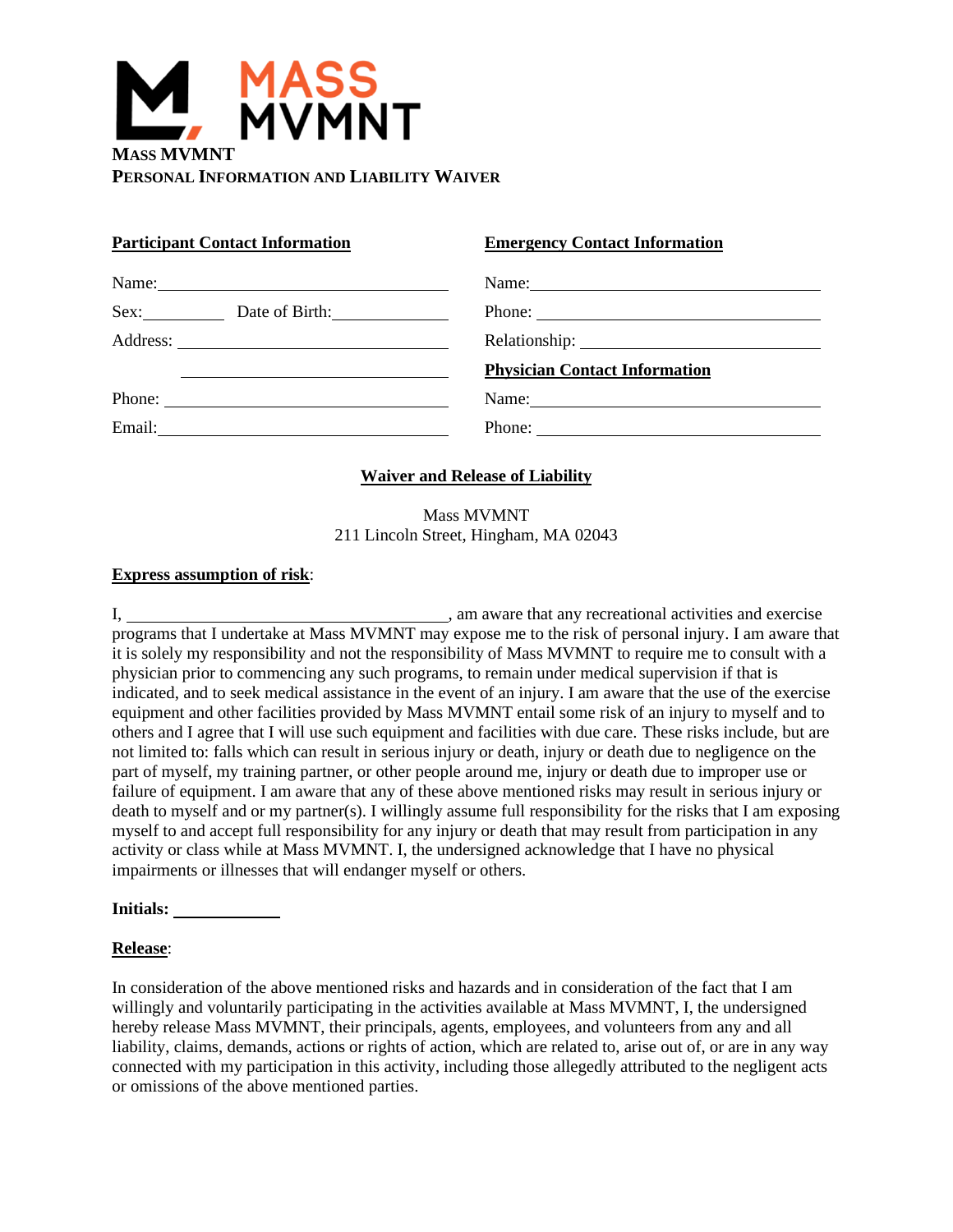

This agreement shall be binding upon me, my successors, representatives, heirs, executors, assigns, or transferees. If any portion of this agreement is held invalid, I agree that the remainder of the agreement shall remain in full legal force and effect. If I am signing on behalf of a minor child, I also give full permission for any person connected with Mass MVMNT to administer first aid deemed necessary, and in case of serious illness or injury, I give permission to call for medical and or surgical care for the child and to transport the child to a medical facility deemed necessary for the well being of the child.

**Initials:** 

### **Use of Photos, Films, and/or Likeness**:

I understand that Mass MVMNT may from time to time photograph, video record, or otherwise document workouts and activities in which I participate at the Mass MVMNT fitness facilities for use on websites and social media as well as for internal and business use (e.g. company newsletters, presentations to prospective business partners). I hereby grant Reebok International Ltd. and its licensees and assigns an irrevocable right, title, and license to use, simulate, and impersonate my name, likeness, voice, appearance, performance, and/or biographical information, in connection with the uses described above. Such rights are worldwide, without limitation in number of occurrences or type of media, whether now existing or hereafter created, for a period of without limitation. In the event I choose not to allow the use of the same for said purpose, I agree that I must inform Mass MVMNT of this in writing.

## **Initials:**

## **Indemnification**:

The participant recognizes that there is risk involved in the types of activities offered by Mass MVMNT. Therefore the participant accepts financial responsibility for any injury that the participant may cause either to him/herself or to any other participant due to his/her negligence. Should the above mentioned parties, or anyone acting on their behalf, be required to incur attorney's fees and costs to enforce this agreement, I agree to reimburse them for such fees and costs. I further agree to indemnify and hold harmless Mass MVMNT, their principals, agents, employees, and volunteers from liability for the injury or death of any person(s) and damage to property that may result from my negligent or intentional act or omission while participating in activities offered by Mass MVMNT.

**I have read and understood the foregoing assumption of risk, and release of liability and I understand that by signing it obligates me to indemnify the parties named for any liability for injury or death of any person and damage to property caused by my negligent or intentional act or omission. I understand that by signing this form I am waiving valuable legal rights.**

**Printed Name Signature Date**

\**If participant is under the age of 18, this form must be completed by parent or legal guardian.*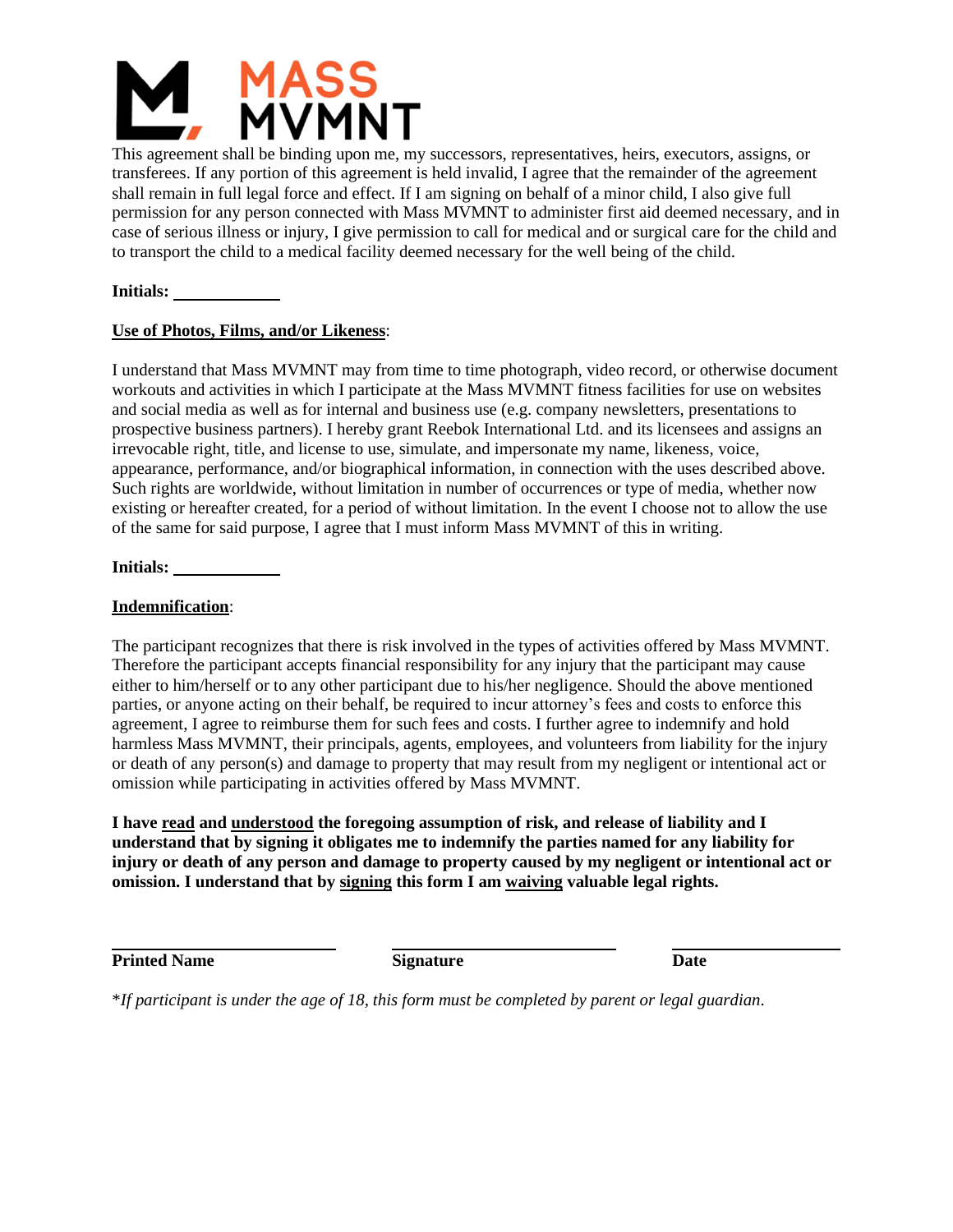

# **MASS MVMNT PHYSICAL ACTIVITY READINESS QUESTIONNAIRE (PAR-Q)**

CrossFit is designed to help you help yourself. Many health benefits are associated with regular exercise, and the completion of CrossFit is a sensible first step to take if you are planning to increase the amount of physical activity in your life. For most people, physical activity should not pose any problems or hazard. CrossFit has been designed to identify the small number of adults for whom physical activity might be inappropriate or those who should have medical advice concerning the type of activity most suitable for them.

Common sense is your best guide in answering these few questions. Please read the carefully and check **YES** or **NO** opposite the question if it applies to you. If yes, please explain.

| YES | NO. |                                                                                                                                                                             |
|-----|-----|-----------------------------------------------------------------------------------------------------------------------------------------------------------------------------|
|     |     | 1. Has your doctor ever said you have heart trouble?                                                                                                                        |
|     |     | 2. Do you frequently have pains in your heart and chest?                                                                                                                    |
|     |     | 3. Do you often feel faint or have spells of severe dizziness?                                                                                                              |
|     |     | 4. Has a doctor ever said your blood pressure was too high?                                                                                                                 |
|     |     | 5. Has your doctor ever told you that you have a bone or joint problem(s), such as<br>arthritis that has been aggravated by exercise, or might be made worse with exercise? |
|     |     | 6. Is there a good physical reason, not mentioned here, why you should not follow an<br>activity program even if you wanted to?                                             |
|     |     | 7. Are you over age 60 and not accustomed to vigorous exercise?                                                                                                             |
|     |     | 8. Do you suffer from any problems of the lower back, i.e., chronic pain, or<br>numbness?                                                                                   |
|     |     | 9. Are you currently taking any medications? If YES, please specify.                                                                                                        |
|     |     | 10. Do you currently have a disability or a communicable disease?                                                                                                           |
|     |     | 11. Are you currently exercising a minimum of two times per week for at least 20<br>minutes at a time?                                                                      |